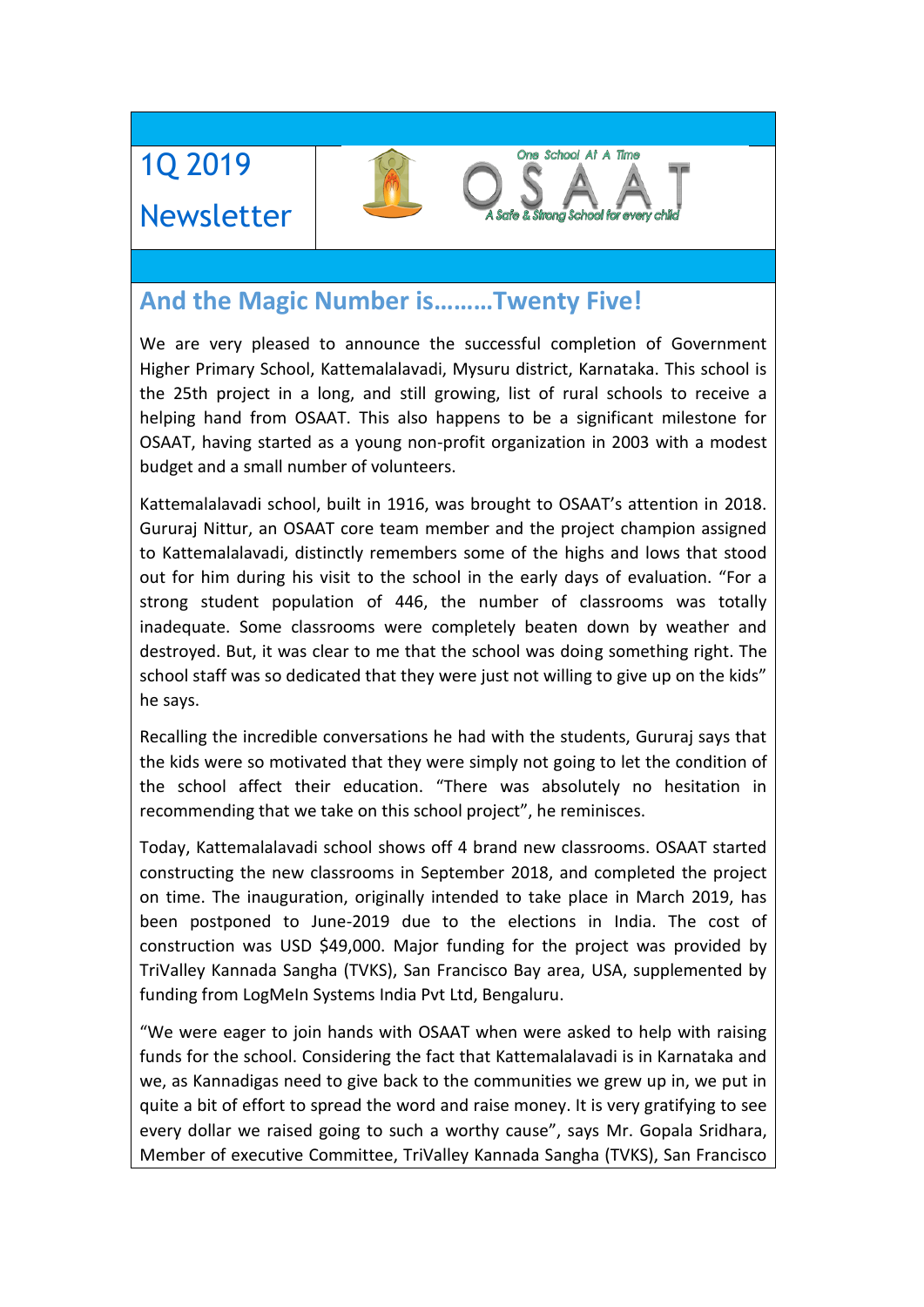#### Bay area, USA.

Executives of LogMeIn systems India Pvt Ltd, Bengaluru, expressed how impressed they are with their company's decision to partner with OSAAT. "We take Corporate Social Responsibility (CSR) seriously. It is important for us to work with organizations that are credible and worthy of our partnership. We took a hard look at all the processes OSAAT follows - how they get the leads, what criteria they use to select a school, their site visits and fact-finding methodology, the thoroughness with which they screen the contractors and their work. We are very impressed, and seeing the end result that OSAAT produced with our funds, we know that we chose a worthy partner." We are getting ready for the inauguration!

#### **KATTEMALALAVADI SCHOOL BEFORE TRANSFORMATION**

**Kattemalalavadi School, Mysore district, Karnataka**

Run-down building, 4 unusable classrooms. Needed 4 classrooms.

**Adopted by TriValley Kannada Sangha, SF Bay area, USA.**





#### **KATTEMALALAVADI…Ready for the big day!**



## **FCRA Clearance - the latest feather in OSAAT's cap!**

For years now, we braced ourselves for the toughest scrutiny of all. We gritted our teeth and cleared every hurdle in our way. Finally, it happened! We are truly ecstatic about getting the Foreign Contribution Regulation Act (FCRA) clearance. Getting the FCRA approval is what we were always focused on for the last 4 years. Thanks to the relentless efforts of Team India, we have now received the FCRA approval from Govt. of India, by virtue of which funds raised in the USA can now be transferred to OSAAT India directly. This takes away the unnecessary time and effort spent on the transfer process and makes us focus on other important aspects of service delivery - the kids we need to serve in the rural schools!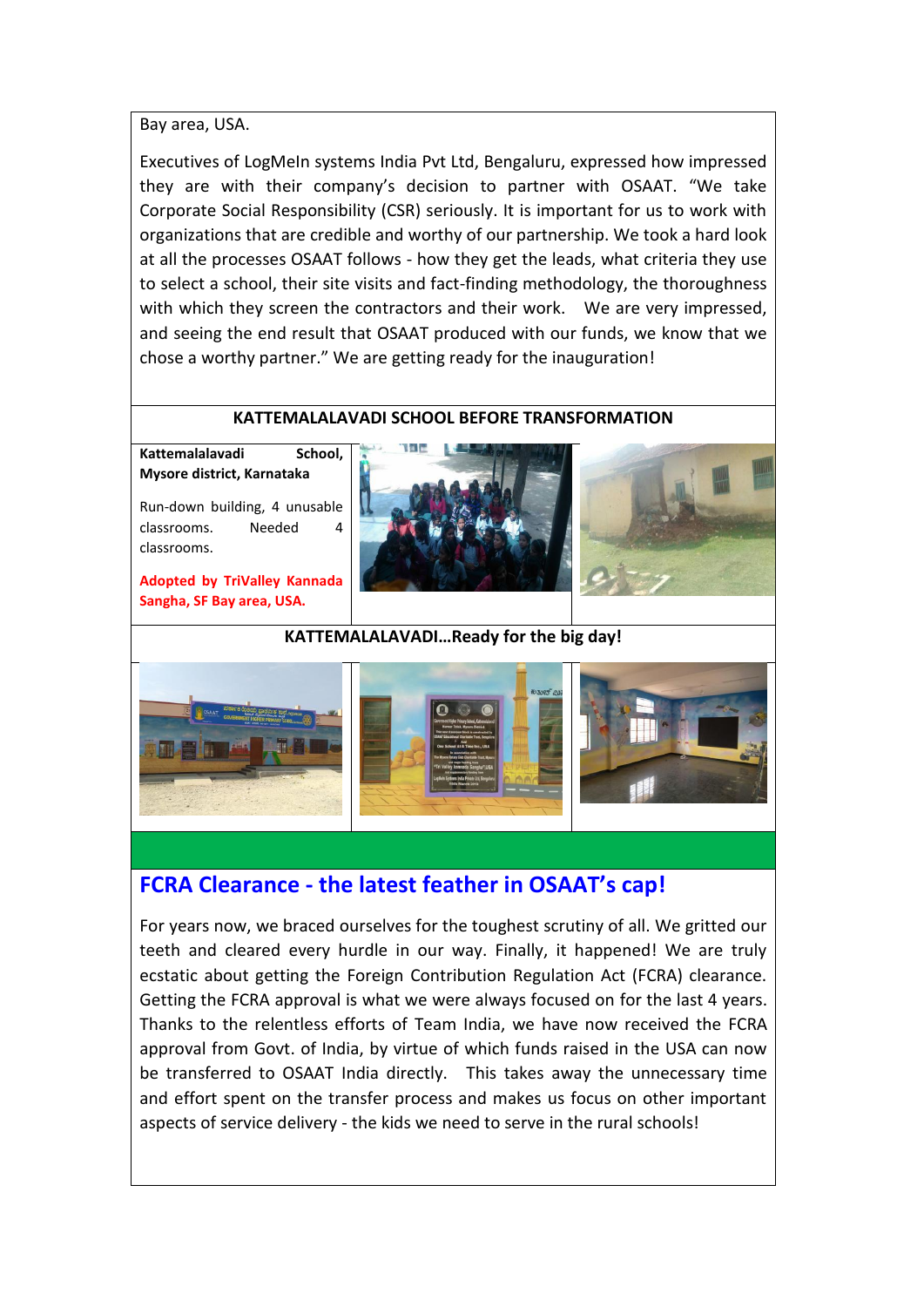## **CSR Contributions soar to a new height**

With great pride and humility, we are pinching ourselves! Team India has raised an unprecedented Rs. 94 lakhs (approx. US \$135K) in Corporate Social responsibility (CSR) contributions to date. Getting recognized as a worthwhile NGO partner is not an easy task by any means. But we have had the unmistakable proof - the school building we have built, and continue to build, over the years. Many corporate executives toured the schools, hobnobbed with the kids and their parents, and finally drew the conclusion on their own. We are, forever, thankful to all our Corporate partners! Team USA, led by Mr. Ram Kedlaya, and Team India, led by Mr. Satheesh Heddese, are interested in hearing from you, if you are passionate about educating poor children and giving them an opportunity for a better future.

## **Projects in Progress**

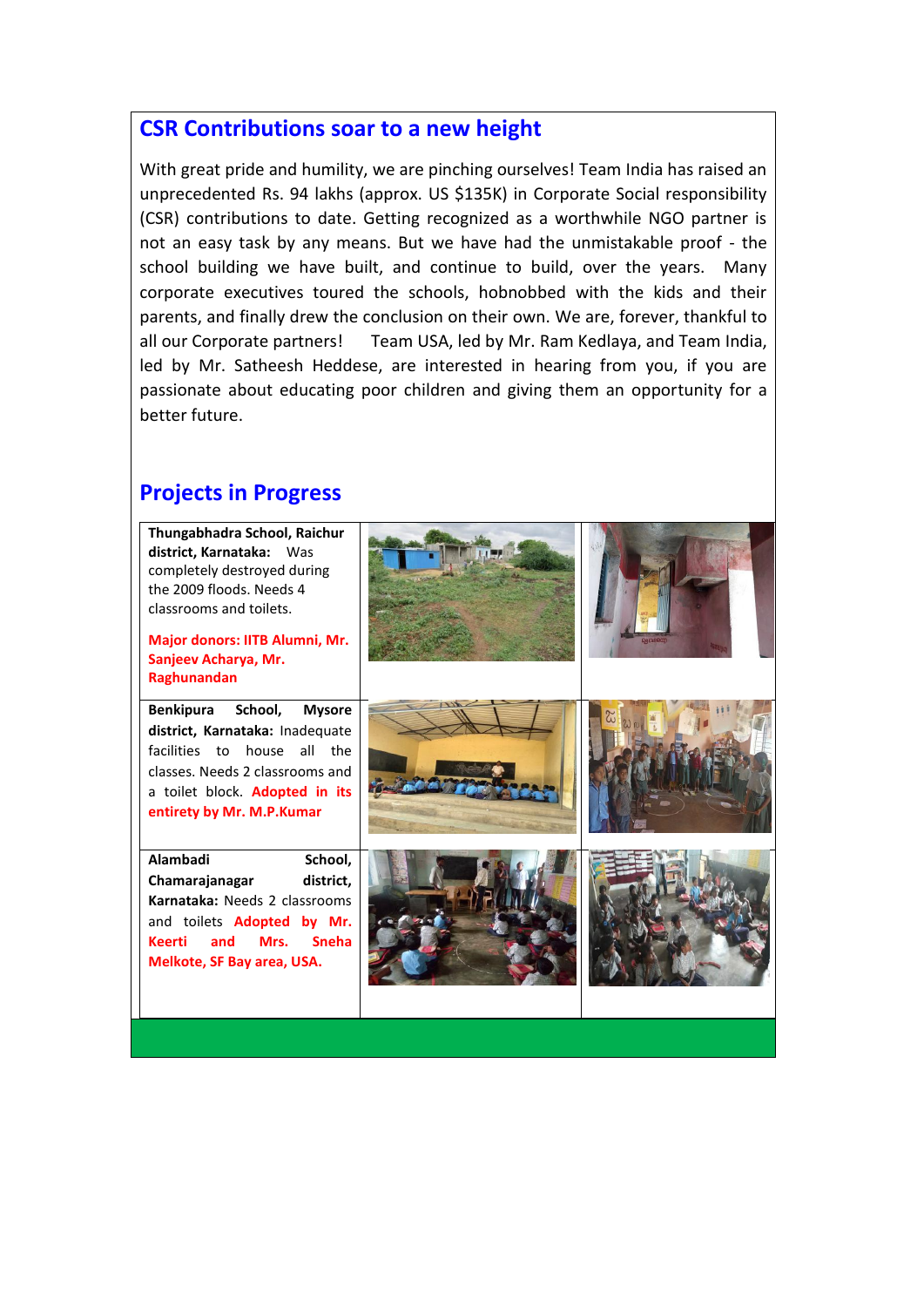## **Projects in pipeline**

**Malur Girls School, Kolar district, Karnataka:** Badly damaged building, inadequate facilities for classrooms. Needs 8 classrooms and toilets **Adopted by Mr. Keerti and Mrs. Sneha Melkote, SF Bay area, USA, Western Digital Corporation (formerly SanDisk) and Mitel Networks**

**Chinnikatti School, Haveri district, Karnataka:** Needs 6 classrooms and Toilets.

**Major Donors: Allgo Systems, Amadeus India.**

**Surahonne school, Davanagere district, Karnataka: Needs 4 classrooms and toilets**

**Donors: Yokogawa India, Other donors are welcome to explore.**

**Morabagi School, Sangli district, Maharashtra:** Needs 2 new classrooms, kitchen, store room. Toilets need repair.

**Donors: VDA Infosolutions. Other donors are welcome to explore.**

**Bai-aregoppa School, Haveri district, Karnataka:** Needs 4 new classrooms and girls' toilets.

**Donors: are welcome to explore.**





















## **OSAAT Receives the HCCC Grant**

OSAAT continues to be recognized for its service to rural Indian kids, and is a proud recipient of a \$2,000 grant awarded by the Health and Human Services Committee of Hindu Community and Cultural Center (HCCC), Livermore, California, USA. The